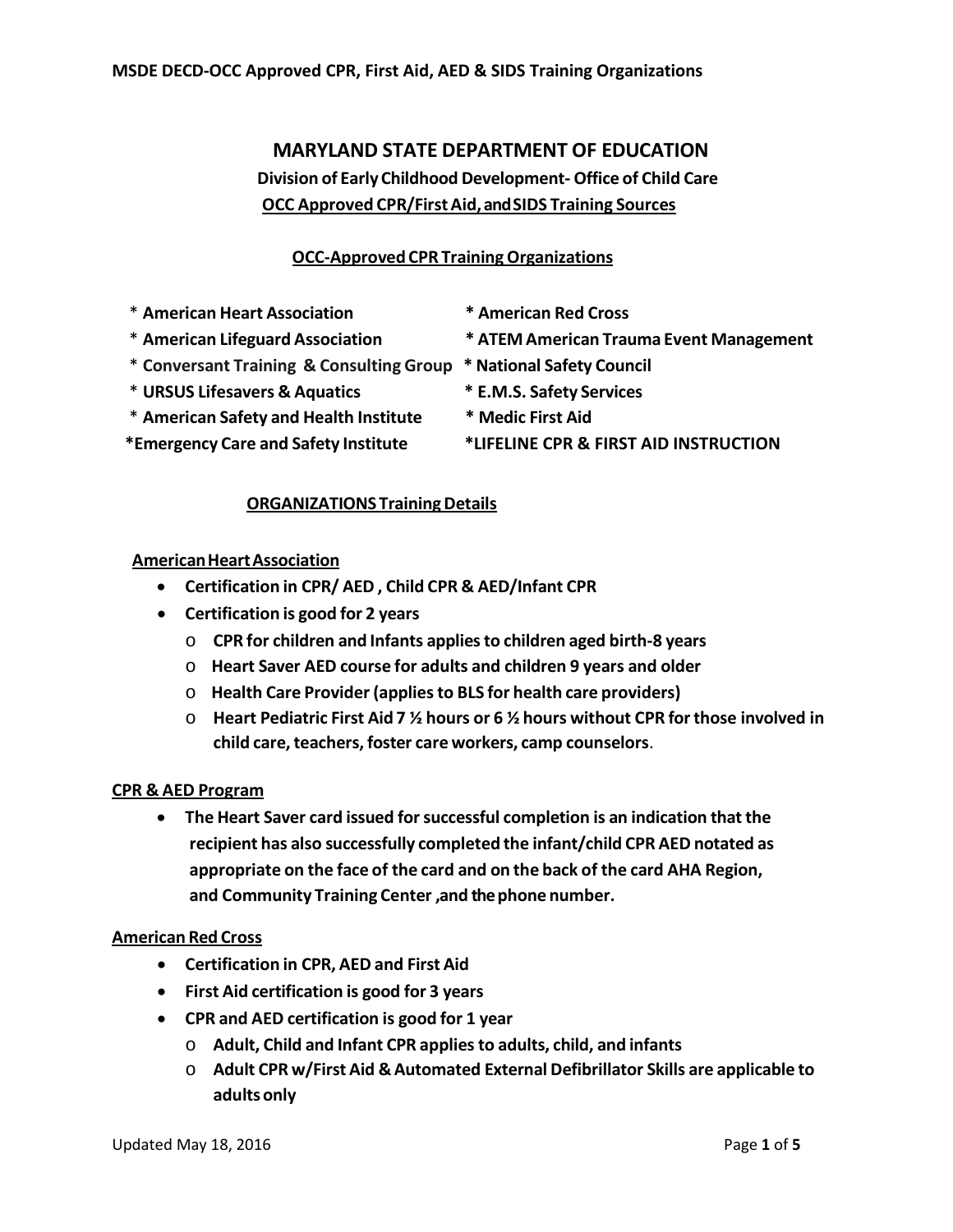o **Child and Infant CPR and First Aid appliesto children under 12 teachesrescue breathing, how to clear an obstructed airway, one rescuer CPR, first aid for choking victims and how to control bleeding, and how to treat common injuries.**

### **AmericanLifeguardAssociation**

- **FollowsAmerican Red Cross guidelines**
- **Certification in CPR and First Aid**
- **CPR certification good for 1 year**
- **First Aid certification good for 3 years**
- **Infant, Child & Adult CPR equivalentto the American Red Crosstraining**

## **American Safety andHealth Institute:**

- **MEDICFIRST AIDTRAININGPROGRAMS**
	- o **ASHI Basic First Aid forthe Community and Workplace**
	- o **Followsthe 2005 American Heart Association's guidelinesfor cardiopulmonary Resuscitation and Emergency Cardiovascular Care for adults and children – certification 2 years**
	- o **Child CPR (children birth – 8 years)**
	- o **Adult CPR (children 9 and above )**
	- o **Adult/Child CPR (all age groups)**

#### **Conversant Training and ConsultingGroup**

- **Licensed Training Provider of the Red Cross**
- **Serve Charles, Calvert, St. Mary's, and Prince George Counties**
- **All First Aid/CPR/AED certifications are valid for 2 years from date of course completion**
- **Depending on the course or combination of First Aid/CPR/AED components,the following certifications will be awarded:**
	- o **Adult CPR or Adult CPR/AED**
	- o **Child CPR or Child CPR/AED**
	- o **Pediatric CPR or Pediatric CPR/AED or Pediatric First Aid**
	- o **Infant CPR or Infant CPR/AED**
	- o **AED-Adult or AED-Child**
	- o **Asthma Inhaler Training**
	- o **EpinephrineAuto-Injector Training**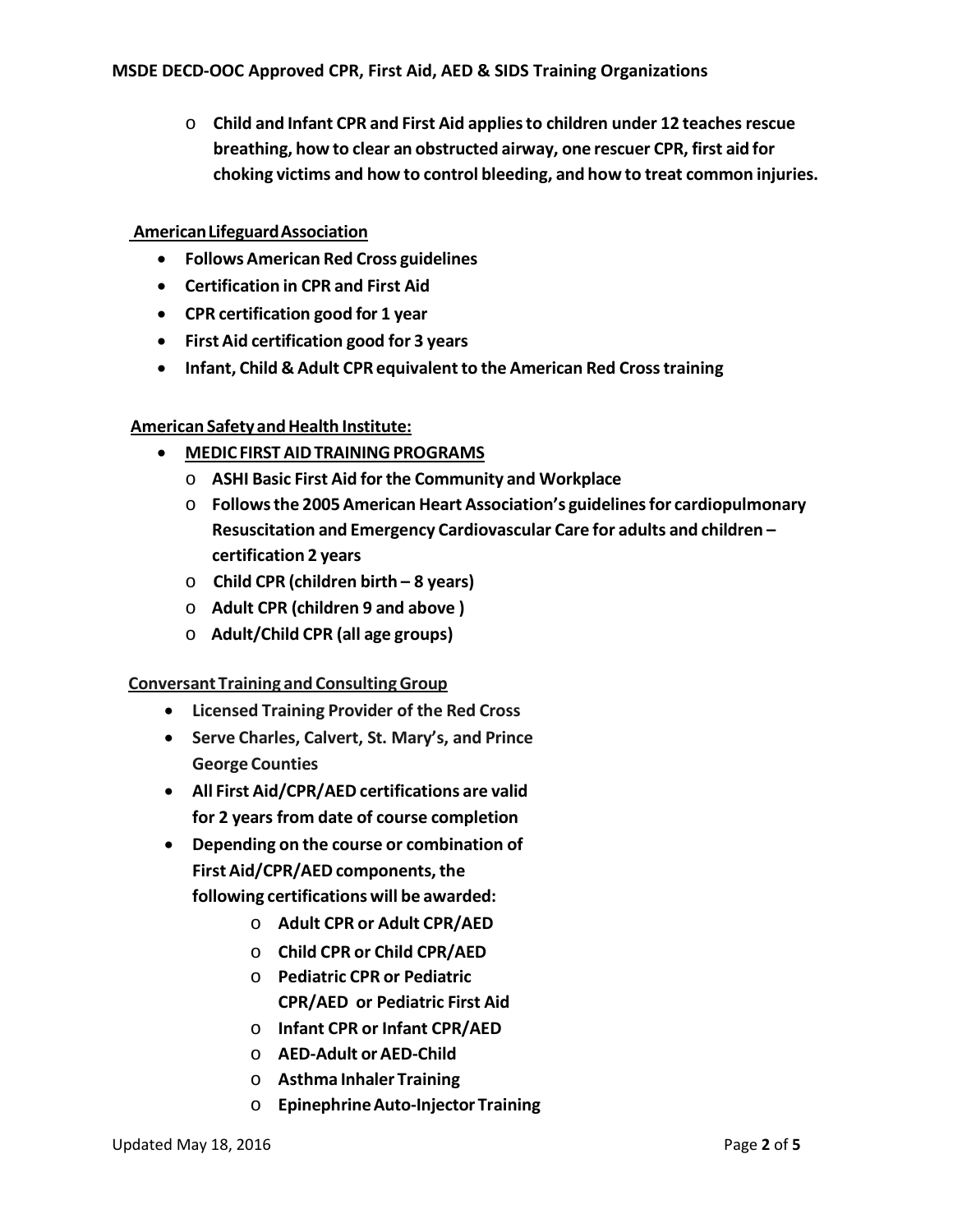- **Contact Information: Shannon Fields**
	- **Mobile: [301-996-6346](tel:301-996-6346)**
	- **[sfields@conversant-tcg.com](mailto:sfields@conversant-tcg.com)**

**LIFELINE CPR & FIRST AID INSTRUCTION**

- **American Red Cross Approved First Aid/CPR/AED Instructor (Adult, Child and Infant)**
- **Instructor : Robert West**
- **Training Location: All counties in Maryland including Baltimore City**
- **Contact Information Robert West Phone [1\(888\) 735-9417](tel:1%28888%29%20735-9417) E-Mail: [lifelinecpr@msn.com](mailto:lifelinecpr@msn.com)**

#### **NationalSafetyCouncil**

- **Certification for First Aid and CPR approved by the American Red Cross**
- **FollowstheAmerican Heart Association guidelines**
- **Certification good for 2 years**
- **First Aid course is good for 3 years**
- **Infant CPR (birth to1 year)**
- **Child CPR (1 year to 8 years)**
- **Adult CPR (9 years and above**
- **Infant, Child & Adult CPR (appliesto all ages)**

## **URSUSLifesavers andAquatics**

- **Follows 2005 American Red Cross and AmericanHeart Association guidelines**
- **Certification in CPR good for 1 or 2 years based on type of training**
- **Certification in First Aid good for 3 years**
- **CPR for Professionals**
- **First Aid**
- **Life Guard Training**

## **E.M.S.Safety Services**

**Certification in CPR good for 2 year**s

- **Certification in First Aid good for 2 years**
- **Infant CPR (appliesto children under 1 year)**
- **Pediatric CPR (appliesto children 1-8 years)**
- **Adult CPR 9 and above**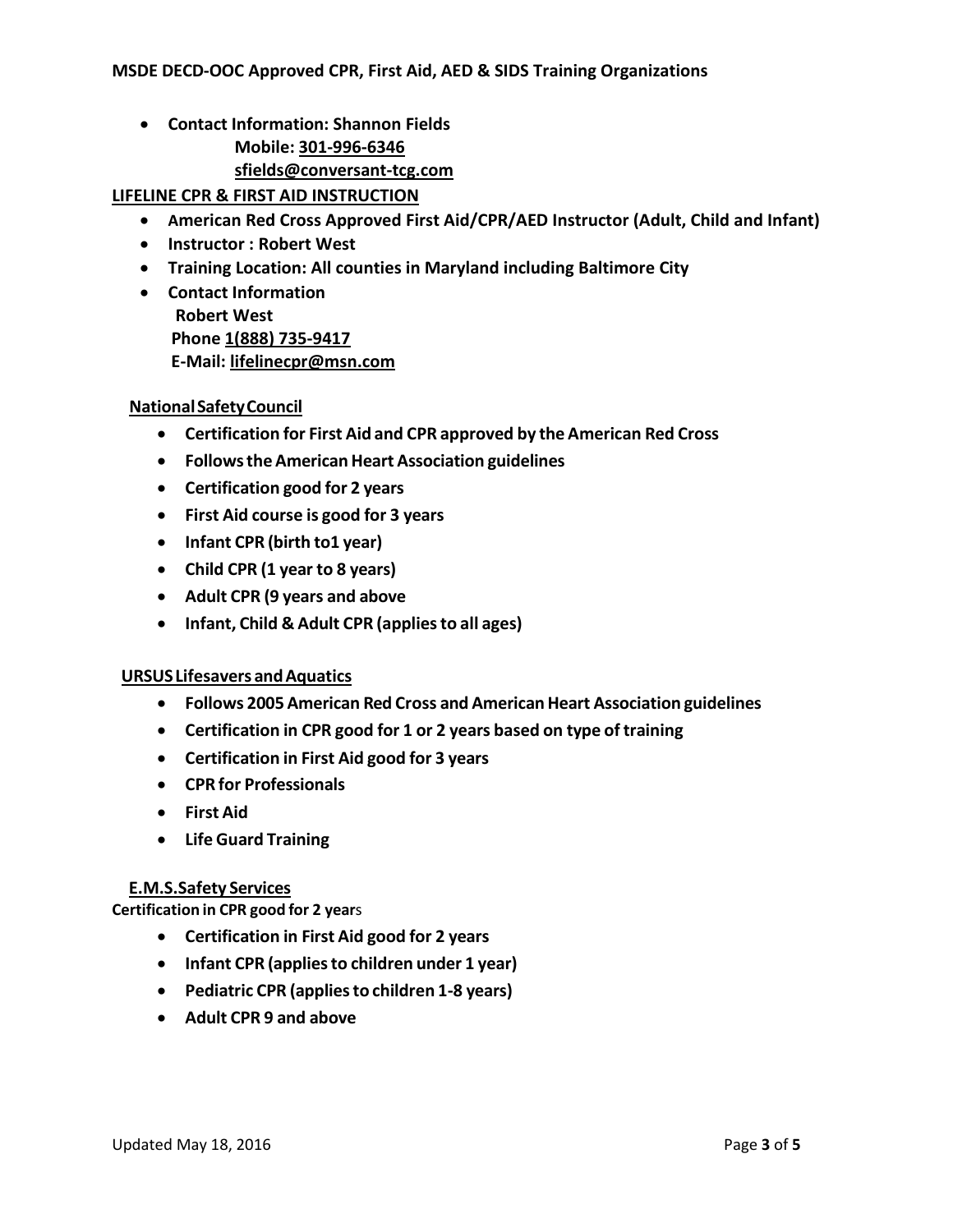### **MSDE DECD-OOC Approved CPR, First Aid, AED & SIDS Training Organizations**

#### **Emergency Care and Safety Institute**

- **American Academy ofOrthopedic Surgeons**
- **First Aid and CPR certification for health professionals and allied health professionals**

#### **Medic First Aid**

- **First Aid Infant-Adult**
- **CPR Infant, Child and Adult (same as American Red Cross CPR course requirements)**
- **Both certifications are good for 2 years**

#### **ATEMAmerican TraumaEventManagement**

- **Certification in CPR, AED and First Aid**
- **First Aid certification is good for 2 years, except for the blood-borne pathogens, which the CDC requires annually**
- **CPR certification good for 2 years**
	- **O Appliesto CPR for Adults, Children and Infants**
- **ATEM followsthe American Heart Association 2010 ECC Guidelines**

#### **EMTCertification**

**All Emergency Medical Technicians are required by Maryland Law to be certified through the Maryland Institute for Emergency Medical Services Systems.**

- **First Aid good for 3 years**
- **CPR good for 3 years and covers all ages birth through adulthood**

## **American EHS- Environmental Health and Safety- American CPR Training**

#### **Adult/Child/Infant CPR& First Aid Training Course**

**Certified instructors are required to hold either an Instructor Certification from the American Red Cross, American Heart Association, American Safety & Health Institute orthe National Safety Council. They must be a currently licensed medical professional, such as**  $\blacksquare$ **RN, LVN, EMT or MD.**

#### **ProCPR**

**Blended course fortwo different certificates, ProCPR and ProFirst Aid is offered. It includes Adult/Child/Infant CPR/AED and isfor Healthcare Providers. The ProFirst Aid certification includes Adult/Child/Infant CPR/AED and First Aid for child care providers or lay rescuers. Training consists of 2 stepsin order to receive a certificate: Step 1 is training and testing online and step 2 isthe hands-on-skill evaluation with a certified instructor.**